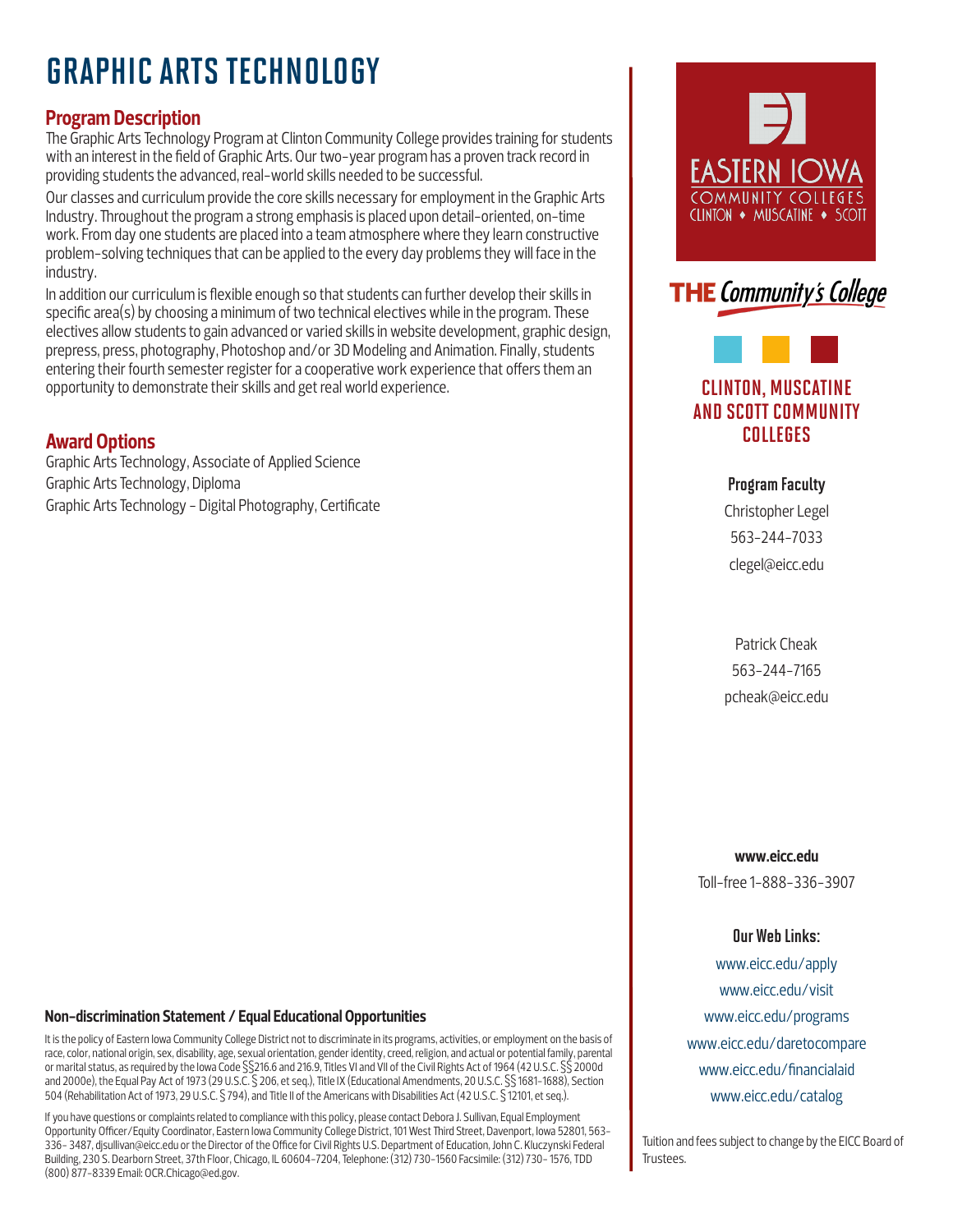# GRAPHIC ARTS TECHNOLOGY

# **Graphic Arts Technology, AAS Degree**

| <b>TERM1</b>   |                                                | <b>Credits</b> |
|----------------|------------------------------------------------|----------------|
| ART-120        | 2-D Design                                     | 3.00           |
| GRA-120        | Computer Literacy                              | 1.00           |
| GRD-459        | Illustrator                                    | 3.00           |
| GRD-463        | Photoshop                                      | 3.00           |
| GRT-107        | Introduction to Graphic Arts Technology        | 3.00           |
| GRT-169        | Color Theory                                   | 2.00           |
| GRT-110        | Calculations and Measurements for Graphic Arts | 3.00           |
| <b>TERM2</b>   |                                                | 18.00          |
| ART-101        | Art Appreciation OR                            | 3.00           |
| ART-133        | Drawing OR                                     |                |
| <b>MUS-100</b> | Music Appreciation                             |                |
| GRA-173        | Typography                                     | 3.00           |
| GRD-415        | InDesign I                                     | 3.00           |
| GRT-230        | <b>Color Correction</b>                        | 3.00           |
| <b>WDV-101</b> | Intro HTML and CSS                             | 3.00           |
|                |                                                | 15.00          |
|                |                                                |                |
| <b>TERM3</b>   |                                                |                |
| <b>ENG-105</b> | Composition   OR                               | 3.00           |
| <b>ENG-107</b> | Composition I: Technical Writing               |                |
| GRD-430        | InDesign II                                    | 3.00           |
| GRT-237        | Packaging Design OR                            | 3.00           |
| GRT-402        | User Experience (UX)                           |                |
| GRT-245        | Issues in Graphic Arts Technology              | 3.00           |
| <b>WDV-245</b> | Content Management Systems I                   | 3.00           |
| <b>WDV-450</b> | Social Media Branding                          | 3.00           |
|                |                                                | 18.00          |
| <b>TERM4</b>   |                                                |                |
| $CIS-750$      | Project Management                             | 3.00           |
| GRA-900        | Portfolio                                      | 3.00           |
| GRT-266        | Technology Changes in the Graphic Arts         | 2.00           |
| GRT-932        | Internship                                     | 3.00           |
| <b>PSY-111</b> | Introduction to Psychology OR                  | 3.00           |
| SOC-110        | Introduction to Sociology                      | 14.00          |
|                |                                                |                |
|                |                                                |                |

### **Clinton Community College**

1000 Lincoln Boulevard, Clinton, IA 52732 563-244-7001 1-800-638-0559 www.facebook.com/clintoncommunitycollegeia

> **Admissions Officer Heather Evans**

hlevans@eicc.edu 563-244-7007 FAX 563-244-7107

### **Muscatine Community College**

152 Colorado Street, Muscatine, IA 52761 563-288-6001 1-800-351-4669 www.facebook.com/ muscatinecommunitycollege

**Admissions Officer**

**Kari Hanson** khanson@eicc.edu 563-288-6007

## **Scott Community College**

500 Belmont Road, Bettendorf, IA 52722 563-441-4001 1-800-895-0811 www.facebook.com/scottcommunitycollege

### **Admissions Officer**

**Kelsey King - Belmont Campus** kking@eicc.edu 563-441-4007 FAX 563-441-4101

**Amy Herrig - Urban Campus**

atherrig@eicc.edu 563-336-5258

**www.eicc.edu**



It is the policy of Eastern Iowa Community College District not to discriminate in its programs, activities, or employment on the basis of race, color, national origin, sex, disability, age, sexual orientation, gender identity, creed, religion, and actual or potential family, parental or marital status, as required by the Iowa Code §§216.6 and 216.9, Titles VI and VII of the Civil Rights Act of 1964 (42 U.S.C. §§ 2000d and 2000e), the Equal Pay Act of 1973 (29 U.S.C. § 206, et seq.), Title IX (Educational Amendments, 20 U.S.C. §§ 1681-1688), Section 504 (Rehabilitation Act of 1973, 29 U.S.C. § 794), and Title II of the Americans with Disabilities Act (42 U.S.C. § 12101, et seq.).

If you have questions or complaints related to compliance with this policy, please contact Debora J. Sullivan, Equal Employment Opportunity Officer/ Equity Coordinator, Eastern Iowa Community College District, 101 West Third Street, Davenport, Iowa 52801, 563-336-3487, djsullivan@eicc.edu or the Director of the Office for Civil Rights, U.S. Department of Education, Citigroup Center, 500 West Madison Street, Suite 1475, Chicago, Illinois 60661-7204, phone number 312-730-1560, fax 312-730-1576, OCR. Chicago@ed.gov.